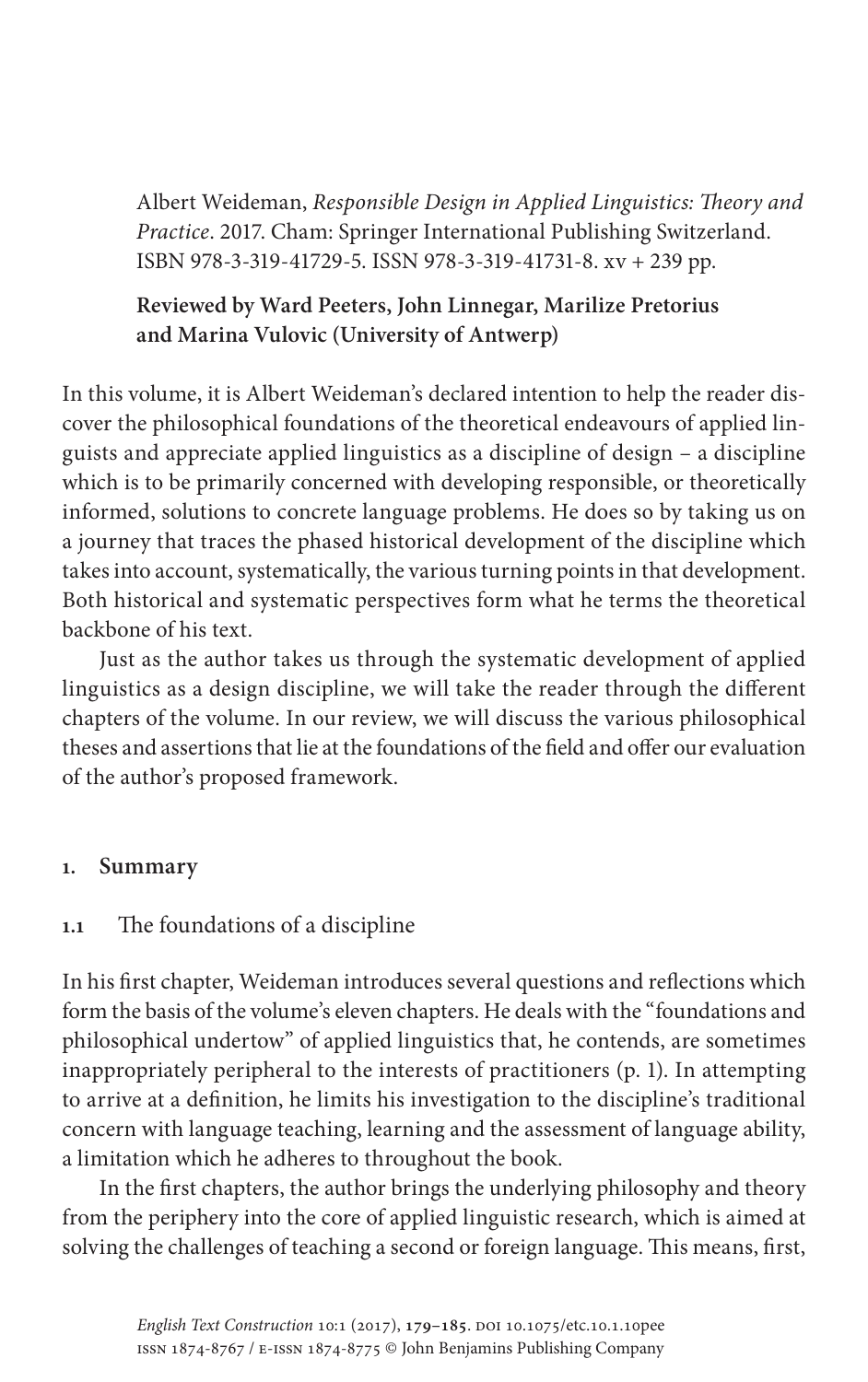acknowledging that applied linguistics is a discipline of design that helps to formulate plans for resolving language problems. Secondly, because applied linguistics has to be both socially and academically (theoretically) accountable, Weideman discusses a direction for and a professional approach to the discipline by reflecting on the "starting points and assumptions" from which designs are derived (p. 5).

Is applied linguistics a mere extension of linguistics, is it a separate part of it, or is it a distinctive discipline? In Chapter 2, Weideman concludes that the two are distinct, both [historically and](#page-6-0) systematically, although the linguistic view of applied linguistics is and will remain pervasive (p. 33). In his opinion, applied linguistics is as much in need of a principled, systematic clarification of its foundations as linguistics is (Weideman 2009, cited in 2017, p. 14). But what, he asks, if the notion that applied linguistics is necessarily founded upon linguistics is itself contestable? Or if any definition of linguistics may become equally contestable? In view of the difficulties in arriving at a foundational definition of linguistics itself (p. 15), however, attempting one for applied linguistics is not unproblematic.

In the post-1960 period, we learn in Chapter 3, the call grew for applied linguistics to embrace the interdisciplinary bases of the field. Since concrete problems in this sphere are themselves multifaceted, only an interdisciplinary approach to problem-solving can be effective. For Weideman, what stands out in the apparent intangibility of the definition of applied linguistics is how complex the concepts attached to it are (p. 46). This conceptual complexity has placed applied linguistics above purely linguistic conceptualisation, formulating its insights independently – a sign, he says, that applied linguistics had matured by the 80s.

Chapter 4 is essentially a reflection on the difficulties encountered by theorists and researchers of second language learning and acquisition when trying to claim scientific status for applied linguistics. Claiming this scientific status revolves around a "complex of knowledge, skill and experience, and operates in a field […] potentially far more involved than general theorizing" (p. 53). Weideman cautions (p. 54) that applied linguistics is more than the pure, undiluted application of linguistic analyses. In the discussion that follows, a central issue is whether practice informs theory or whether theoretical work is carried out with the purpose of application or use before the task is actually adopted and carried out (p. 64). Finally, in this chapter, Weideman illustrates the scope, strengths and weaknesses of one of the source disciplines in applied linguistic concept-formation: psychology, or more precisely, psycholinguistics. He concludes: "The psychology of language appears most useful […] if the kind of information it yields makes the teacher and designer of language teaching less prone to become a victim of theory" (p. 70).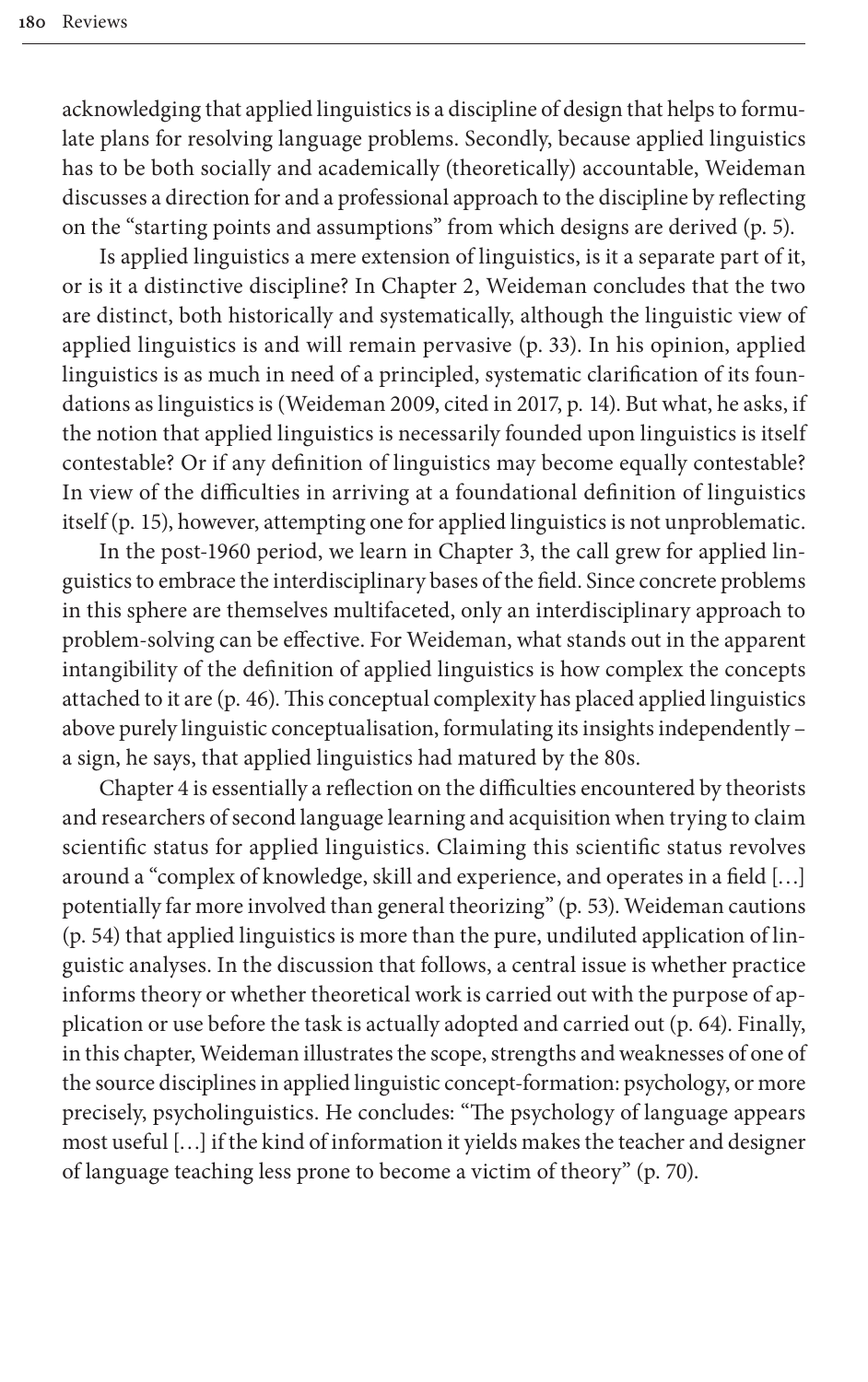# **1.2** Applied linguistics as a discipline of design: Definitions and limitations

In the fifth chapter, Weideman first discusses the limitations of applied linguistics as a discipline of design. He reminds us that scientific and pedagogical activities are fundamentally different, which is an important realisation if one is to understand the limitations of the field. Language teaching is pedagogical by its nature and thus the application of theoretical insights to concrete language problems is limited by the nature of those problems. However, the intervention of applied linguistics in language problems, resulting in tailored and "sophisticated" solutions (p. 77), is not without areas of neglect either. There is a lack of generally accepted ways of assessing proposed applied linguistic solutions and designs; there is also an absence of explicit pedagogical assumptions underlying applied linguists' work; and, in addition, applied linguistic intervention in the area of first language instruction has long been neglected. Subsequently in this chapter, the author concludes that applied linguistics is essentially concerned with design, that is, with developing a theoretically informed solution to a concrete language problem. This characterisation of applied linguistics as a discipline of design is reflected in both modernist and postmodernist conceptions of the discipline – regardless of their disagreement on the critical features of applied linguistics – which the author discusses thoroughly. In a critical, philosophical manner, the author scrutinises the process of design in light of the different interpretations and characterisations of applied linguistics. The process of design consists of several successive phases, which are followed by its practical execution. In that overall process, innovation, imagination and flexibility are as important as the subsequent interpretation.

In Chapter 6, the author reviews design responses to the limitations of applied linguistic interventions in language teaching in the last quarter of the 20th century. Initially, he highlights the difference between the audio-lingual method, on the one hand, and communicative language teaching on the other. The audiolingual method is depicted as the approach that was discredited mainly on the same grounds as those that authorised it. Moreover, with this method, the creativity and innovation of both designer and teacher were undermined. In contrast, the communicative language teaching approach provided a different response to the limitations of the applied linguistic interventions, partially reacting against audio-lingualism. Two directions in particular are illustrated: the mainstream, which strongly relies on learners' language needs, and the humanistic, which is concerned with emotional aspects of learning. Weideman rounds off the chapter by emphasising the value of the flexibility gained in second and foreign language designs as it allowed for more creativity and imagination, which in turn led to more appropriate designs.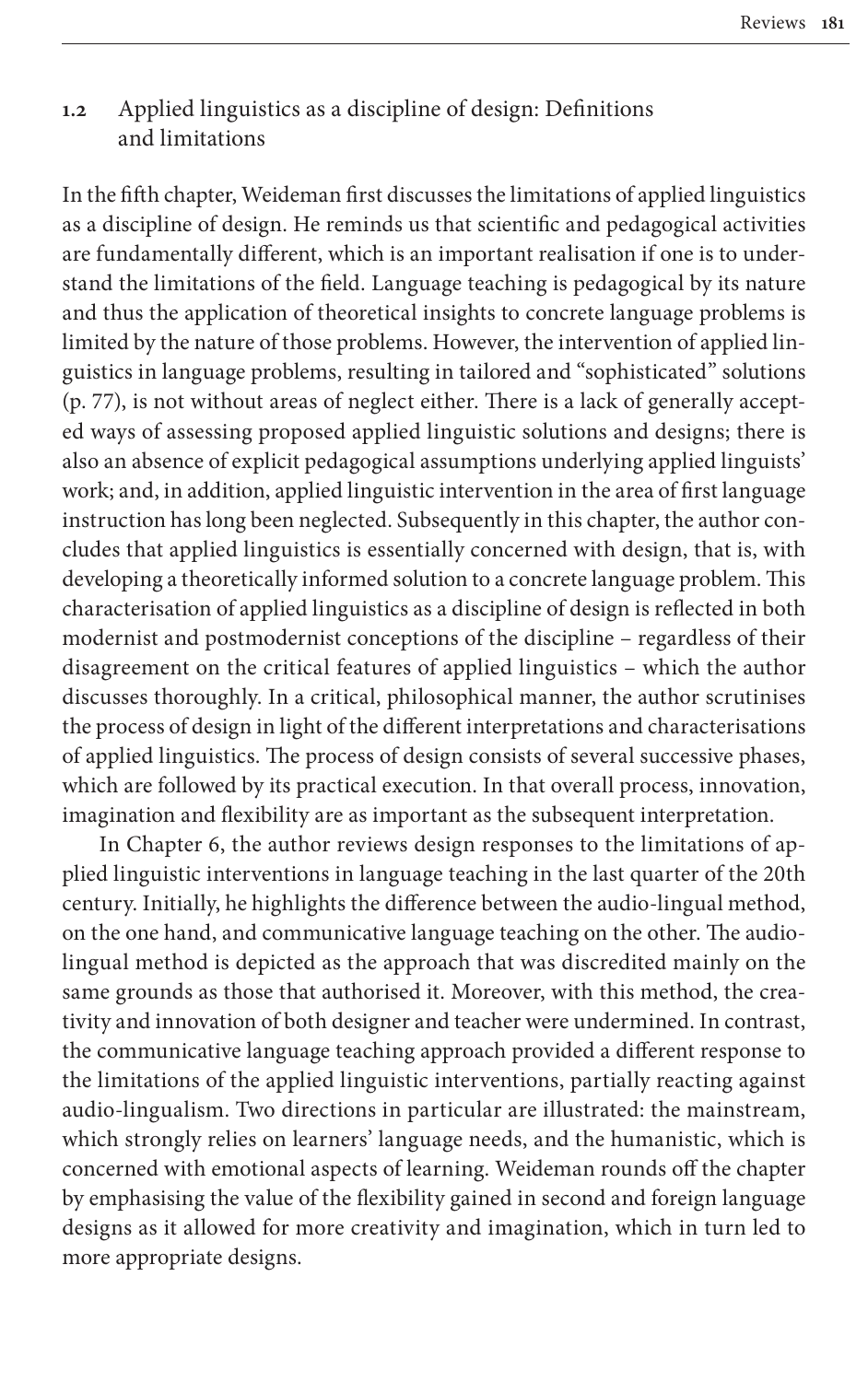In Chapter 7, Weideman outlines how the postmodern turn led to an ethnographic approach to applied linguistic research. As a result, researchers sought alternative interpretations of unique phenomena in individual contexts, rejecting prescriptive, definitive and 'scientific' methods of design. Also, the author shows how the design criteria that developed at that time have a strong link to existing methods and techniques, and how they can be combined and reinterpreted to solve unique problems in different contexts.

An important point in Weideman's discussion of the postmodern era is the political questions that arise. These questions constitute a critique on the inequality that exists in education, as well as its causes and effects, which is evident in language learning and teaching. This critique ideally, but mostly ineffectually, as Weideman shows, sought to challenge and redress the inequalities at an institutional level. Although this critique was somewhat ineffective, it did raise the issue of social and political accountability for the design of applied linguistic solutions by means of theoretical defensibility. This appears to be one of the key features in Weideman's own philosophy of applied linguistics.

Weideman argues in Chapter 8 that it is important to understand the history of approaches to applied linguistic design for at least two reasons. First, it should enable applied linguists to avoid continually reinventing the wheel. Secondly, it provides newcomers to the field with an introduction and overview so that they can make decisions about their own orientation towards the discipline. The author takes us through seven successive traditions in the practice of applied linguistics, starting with the linguistic and behaviourist tradition (8.2), followed by the social extension of the linguistic paradigm (8.3), which later gave way to a more multidisciplinary approach (8.4). Next, research into second language acquisition rose to prominence (8.5). Constructivism (8.6) then became popular and was followed by postmodernism (8.7). Weideman finally discusses the newest challenger in the field: dynamic systems theory (8.8).

The full thrust of Weideman's argument in tracing the continuities and discontinuities between successive traditions in the way applied linguistic research is conducted comes at the end of the chapter (8.9). Here, the (dis)continuities between the various approaches to applied linguistics illustrate how each of them both reacts to and builds upon previous approaches, giving rise to new developments. However, the author contends that applied linguists generally remain loyal to a particular tradition. He also points out that their practice often (unknowingly) consists of a combination of approaches and methods from different traditions in the field. The author further asserts that, for various reasons, applied linguists often also have no idea how their interpretation relates to other traditions, nor do they even question or criticise the tradition they adhere to. He argues, therefore, that we can and should systematically and critically study the different paradigms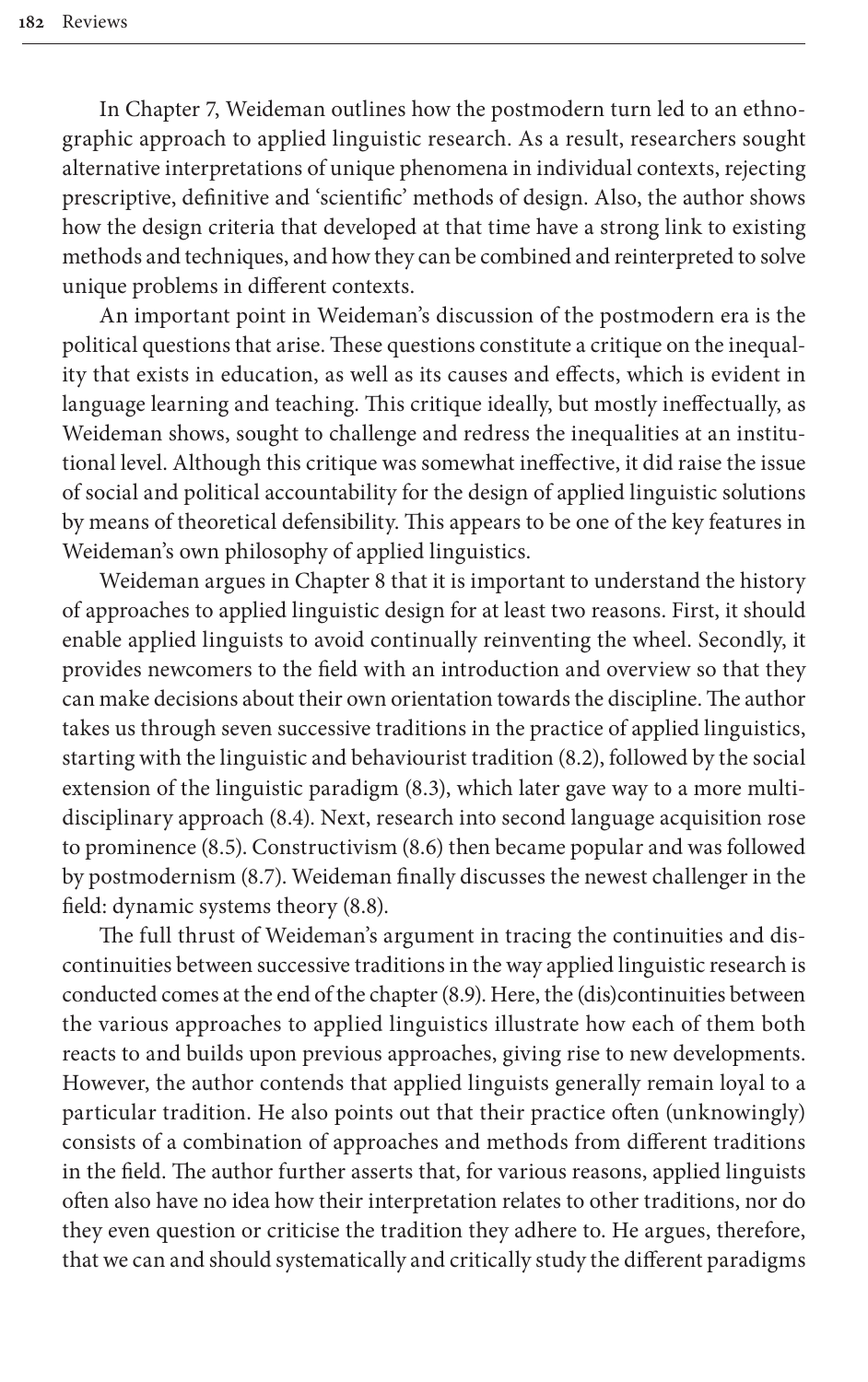of applied linguistics; that, in order to be responsible practitioners, we should identify design principles from the various traditions that applied linguists can use in their designs. Weideman's concluding remarks seem to be: do not simply choose what is fashionable or familiar – be critical and responsible.

## **1.3** The future of applied linguistics

From Chapter 9, Weideman looks forward. He addresses the need for innovation, scrutinising the various orientations and traditions that are conventionally used to provide a rationale for responsible design in the paradigm of applied linguistics. The author argues that the future of applied linguistics, and of language teaching in particular, should be characterised by eclecticism. For him, the eclecticism of "principled combination of techniques" ensures innovation that is "contextually appropriate" (p. 185), underpinning the notion that no classroom setting, learner or teacher is the same. Moreover, the success of any innovation depends on the designers' commitment to sophistication, i.e. how deliberate and coherent their motivation is, resulting in theoretical justification. Weideman comprehensively summarises the choices that teachers and designers can make in order to be innovative. As stated above, innovation builds on what is already available, but at the same time it is dependent on discontinuity. The author, therefore, points out that innovation is often less disruptive than one might think in the areas of language teaching, language assessment and language policy.

When conceptualising applied linguistics in Chapter 10, Weideman returns to his initial claim that one should acknowledge the multi- and inter-disciplinarity of the field, rather than think of it as a mere "unadulterated application of linguistic theory to the solution of language problems" (p. 198). The notion that applied linguistics emancipated from linguistics implies that we should move away from the modernist, structuralist approaches that support the notion of applying scientific theory to the solution of problems (p. 199). In his discussion on "what is linguistics" and "what is applied linguistics", Weideman affirms that the latter is not a broad church with an "anything goes" policy: "Applied linguistics is definable by the technical dimension of experiences, its main task is to design, devise and plan solutions to large-scale, pervasive language problems" (p. 206). In this regard, it is essential to determine what language is, because without a clear perspective or definition of how language is conceptualised in the fields of linguistics and applied linguistics, it is unlikely that the two can even be distinguished.

When discussing the future of applied linguistics and tackling the question of its design principles in the final chapter, Weideman makes a case for transparency, accessibility and accountability in the process of designing language interventions.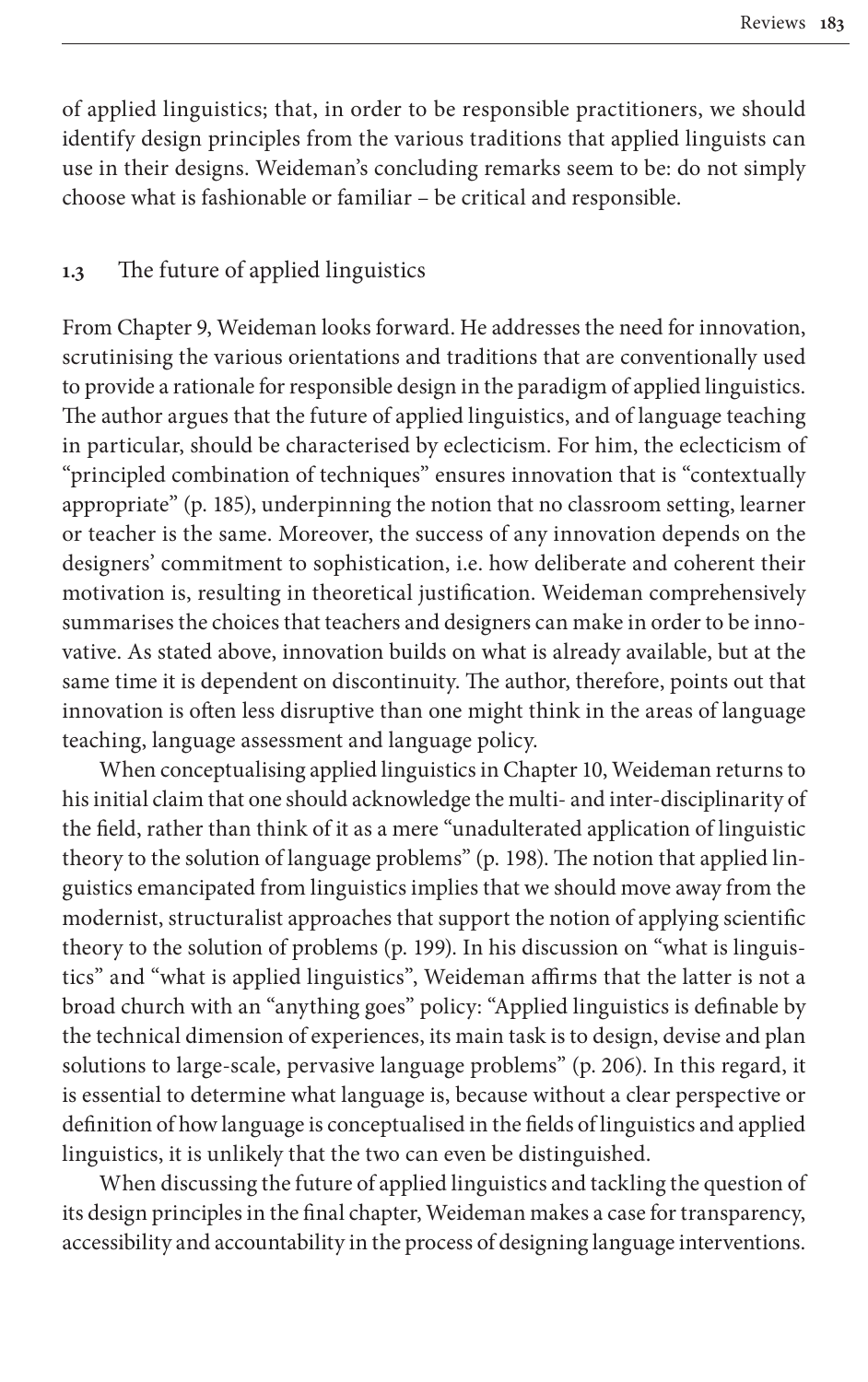Even though an identifiable theory of applied linguistics, comprising all of its different paradigms, interpretations and approaches, is not yet within reach, the author distinguishes three applied linguistic artefacts: language courses, language tests and language policy. Using these artefacts, he presents a framework of design principles for applied linguistics based on how effectively a plan for language development, measurement or management can be put into practice. Within the philosophical framework of the book, the author pleads for systematic, consistent approaches to these artefacts which revolve around the elementary applied linguistic concepts of differentiation, appeal and rationality, each of them yielding different technical features of design, such as implementation, utility and accountability. The author ends his exploration of the field by specifying the conditions for responsible applied linguistic design. With these conditions, Weideman summarises the conceptual framework required for those who wish to design language policies, assessments and instructional interventions responsibly. In this sense, applied linguistics, indeed, does not fit under the umbrella of linguistics, as it has the nuclear function of designing, shaping, planning and forming.

#### **2. Evaluation**

This volume aims to help the reader discover the philosophical foundations of applied linguistics, and can yield general conditions for responsible designs. The discussion is wide-ranging and the author brings together the old and the new in the field of applied linguistics in order to present the reader with a philosophical, comparative and contrastive account of how the discipline has developed. An important aspect of the author's approach to the topic is a constant reference to the limitations within the design choices made throughout the field's developmental history.

As the discussion allows the reader to make sense of the historical development of applied linguistics, it enables them to gain a more balanced view on the future of the field. The fundamental discussion and the recommendations present designers of language policies, tests and courses with a number of challenging questions on their approach to design. As pointed out by the author himself, he presents "a first, preliminary formulation of a framework of principles for responsible design" (p. 226) as a solution to dealing with these questions. However, the [applicability of t](#page-6-1)[his fra](#page-6-2)[mewo](#page-6-3)[rk is](#page-6-4) not immediately apparent and examples of good practice would have been valuable.

When considering other publications by the author which deal with the same topic (Weideman 2003, 2006, 2007, 2013), it becomes apparent that in this volume he opted for a more complex and sometimes convoluted writing style. Some of the